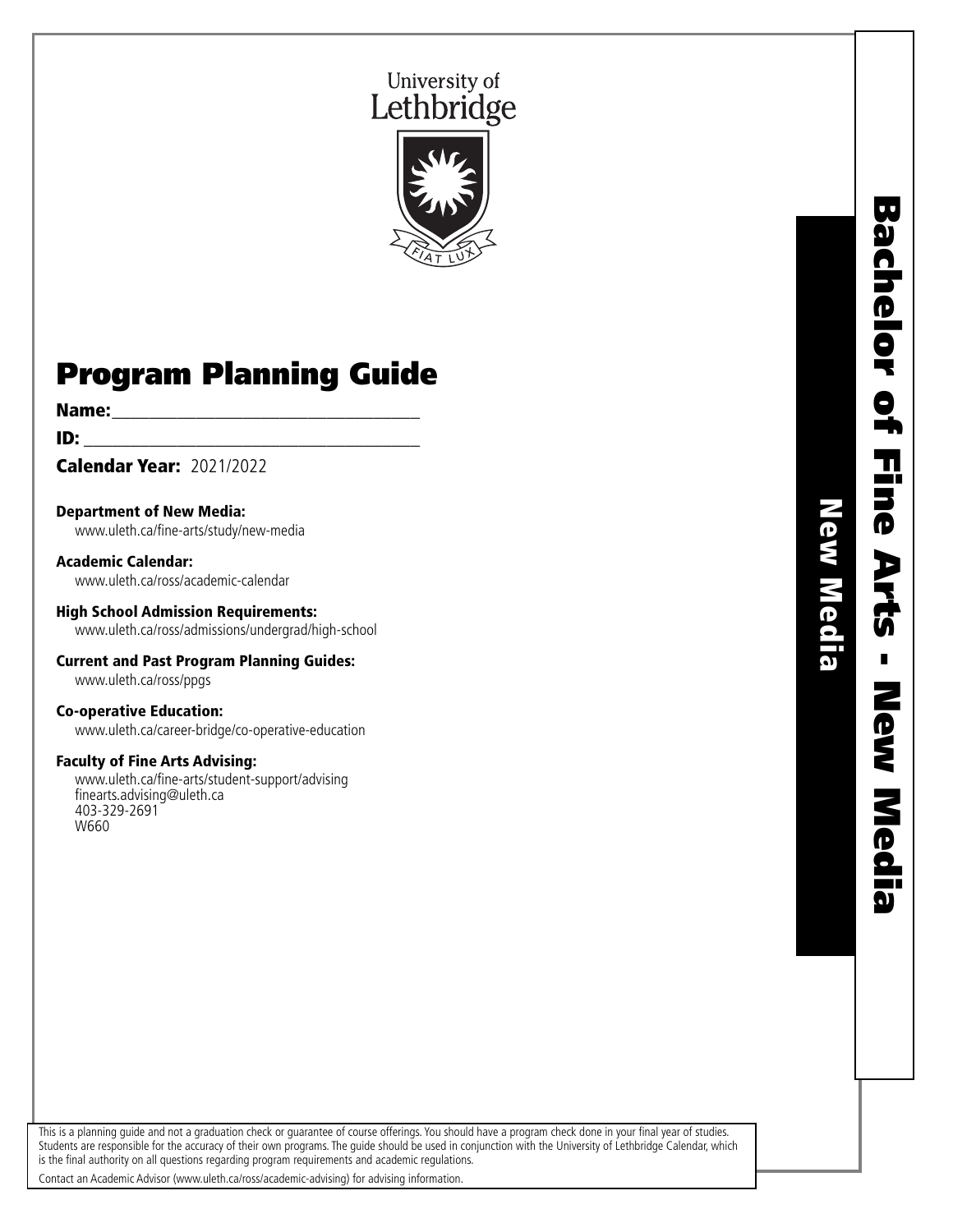# Bachelor of Fine Arts - New Media<br>
Calendar Year - 2021/2022

# N a m e : \_\_\_\_\_\_\_\_\_\_\_\_\_\_\_\_\_\_\_\_\_\_\_\_\_\_\_\_\_\_\_\_\_\_\_\_\_\_\_\_\_\_\_\_\_\_\_\_\_\_\_\_\_\_\_\_\_\_\_\_\_\_ I D : \_\_\_\_\_\_\_\_\_\_\_\_\_\_\_\_\_\_\_\_\_\_\_\_

### **Program Requirements**

Completion of at least 40 courses (120.0 credit hours) with cumulative and graduation grade point averages of at least 2.00.

| <b>Major Requirements:</b>                                                                                                                                                                                                                                                                                                                                                                                                                                                                                                                                                                                                                                                                                                                                                                                                                                                                            | Either:                                                                                                                                                                                                                                                                                                                                                                                                                                                                                                                                                                                                                                   |
|-------------------------------------------------------------------------------------------------------------------------------------------------------------------------------------------------------------------------------------------------------------------------------------------------------------------------------------------------------------------------------------------------------------------------------------------------------------------------------------------------------------------------------------------------------------------------------------------------------------------------------------------------------------------------------------------------------------------------------------------------------------------------------------------------------------------------------------------------------------------------------------------------------|-------------------------------------------------------------------------------------------------------------------------------------------------------------------------------------------------------------------------------------------------------------------------------------------------------------------------------------------------------------------------------------------------------------------------------------------------------------------------------------------------------------------------------------------------------------------------------------------------------------------------------------------|
| Art 2031 - Foundation Studio (Drawing and Image)<br>Art 2032 - Foundation Studio (Object and Space)<br>$\overline{\phantom{a}}$<br>New Media 1000 - Introduction to New Media<br>$\overline{\phantom{a}}$<br>New Media 2005 - Design Fundamentals for New Media<br>$\overline{\phantom{a}}$<br>New Media 2010 - Visual Communications for New Media<br>$\sim$<br>New Media 2030 - Digital Video Production<br>$\sim 10^{-1}$<br>New Media 2150 - Memes, Influencers, and Digital Convergence<br>$\sim$<br>New Media 3030 - 3-D Computer Modelling and Animation<br>$\overline{\phantom{a}}$<br>New Media 3150 - Seminar in New Media Studies<br>$\overline{\phantom{a}}$<br>$\frac{1}{2}$<br>New Media 3380 - Programming for Artists<br>New Media 3420 - Narrative for New Media<br>$\mathcal{L}^{\text{max}}$<br>New Media 3520 - Web Design and Development<br>New Media 3680 - Interaction Design | New Media 4651 - Internship (12.0 credit hours)<br>New Media 4661 - Internship Project (3.0 credit hours)<br><b>OR</b><br>One of:<br>New Media 4690 - Advanced Studio (6.0 credit hours)<br>New Media 4995 - Undergraduate Thesis (6.0 credit<br>hours)<br>Three Cinema and/or New Media electives (9.0 credit hours)<br>at the 3000/4000 level                                                                                                                                                                                                                                                                                           |
| New Media 3900 - Portfolio and Professional Practice<br>One of:<br>$\frac{1}{2}$ Cinema 3010 - Cinematography and Lighting<br>Cinema 4010 - Narrative Production Techniques<br>Cinema 4420 - Screenwriting<br>Cinema 4820 - Writing for Comedy<br>New Media 3040 - Colour Theory and Digital Photo<br>Manipulation<br><sup>1</sup> New Media 3110/Cinema 3110 - Postproduction and Visual<br><b>Effects</b><br>New Media 3310 - Game Design: Theory and Practice<br>New Media 3640 - Character Animation I<br>New Media 3700 - Event and Exhibition Design<br>New Media 3720 - The Dynamic Web<br>$\overline{\phantom{a}}$<br>New Media 3810 - Expanded Cinema<br>$\sim 10^{-1}$<br>New Media 3820 - Information Design<br>$\frac{1}{2}$<br>New Media 4520 - Advanced Web Design<br>New Media 4830 - Theory and Practice of Motion Capture                                                            | Five additional courses from the Faculty of Fine Arts including at<br>least two courses at the 3000/4000 level.<br>2. $\qquad \qquad$<br>5.<br>Five electives (15.0 credit hours) from any Faculty or School.<br>5.<br><u> 1999 - Johann Harry Harry Harry Harry Harry Harry Harry Harry Harry Harry Harry Harry Harry Harry Harry Harry</u><br><sup>1</sup> Prerequisite required: Cinema 1000<br>Note: New Media 1010 and New Media 2000 may not be counted toward the<br>requirements for a major in New Media but may be counted as electives.<br><b>Liberal Education List Requirement:</b><br><b>Four Social Science electives:</b> |
| One of:<br>New Media 3250 - Media, Advertising, and Consumer Culture<br>New Media 3300 - Theory and Aesthetics of Digital Games<br>New Media 3550/Cinema 3550 - History of Animation<br>New Media 3560 - Popular Narrative<br>New Media 3650 - Modern Media, War and Propaganda<br>One New Media elective (3.0 credit hours) at the 3000/4000 level<br>1.                                                                                                                                                                                                                                                                                                                                                                                                                                                                                                                                             | 1.<br><u> 1989 - Johann John Stone, market francuski filozof (</u><br>2. $\qquad \qquad$<br>4.<br><b>Four Science electives:</b>                                                                                                                                                                                                                                                                                                                                                                                                                                                                                                          |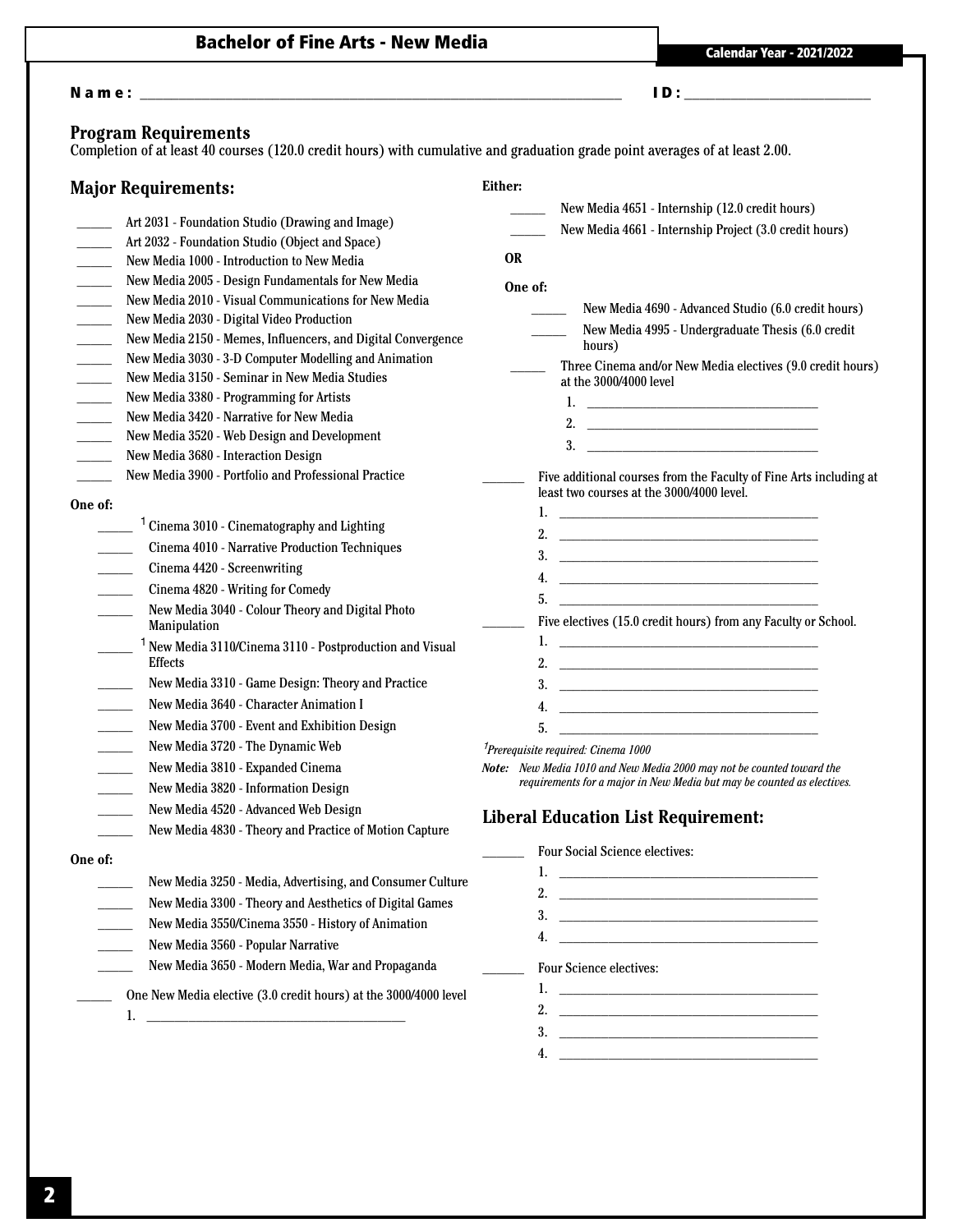# Bachelor of Fine Arts - New Media

#### **Other Graduation Requirements:**

- Minimum of 40 courses (120.0 credit hours).
- \_\_\_\_\_ Cumulative GPA of at least 2.00.
- \_\_\_\_\_ Cumulative GPA of at least 2.50 in all Department of New Media courses.
- \_\_\_\_\_ Liberal Education List Requirement. A maximum of four courses from one department may be counted toward this requirement. See the 2021/2022 University of Lethbridge Calendar, School of Liberal Education for complete information.
- \_\_\_\_\_ Thirteen 3000/4000-level courses (39.0 credit hours) in Fine Arts (New Media, Cinema, Art, Art History, Drama, Fine Arts, Museum Studies, Music and/or Music Studio).
- Not more than 10 1000-level courses.
- Not more than five Independent Studies (15.0 credit hours).
- Residence requirement: 20 courses, including a minimum of 12 from the Department of New Media of which at least 7 must be at the 3000/4000 level.

# **Sample Sequencing Plan**

Shown below is a sample sequence of courses for your degree. Consult timetables for course offerings, prerequisites, and corequisites before registering each term. Students who wish to alter this sequence with regard to the specifically listed courses should consult with an Academic Advisor in the Faculty of Fine Arts. Note that this sequence was prepared based on current course scheduling. Course scheduling may change during your studies.

#### *Year 1, Fall*

NMED 1000 - Introduction to New Media NMED 2005 - Design Fundamentals for New Media NMED 2150 - Memes, Influencers, and Digital Convergence One of: ART 2031 or Liberal Education Requirement course One of: ART 2032 or Liberal Education Requirement course

#### *Year 2, Fall*

NMED 3030 - 3-D Computer Modelling and Animation NMED 3380 - Programming for Artists NMED 3520 - Web Design and Development Elective - Fine Arts & Humanities Elective - Liberal Education Requirement course

#### *Year 3, Fall*

Elective - New Media Elective - New Media Elective - Fine Arts & Humanities Elective - Liberal Education Requirement course Elective - Open

#### *Year 4, Fall*

Elective - Fine Arts & Humanities (3000 or 4000 level) Elective - Fine Arts & Humanities Elective - New Media (3000 or 4000 level) Elective - Liberal Education Requirement course Elective - Liberal Education Requirement course

#### *OR*

#### *Year 4, Fall*

Elective - Fine Arts & Humanities (3000 or 4000 level) Elective - Cinema or New Media (3000 or 4000 level) Elective - New Media (3000 or 4000 level) Elective - Liberal Education Requirement course Elective - Liberal Education Requirement course

### 1. 12.0 credit hours.

2. 6.0 credit hours.

#### *Year 1, Spring*

NMED 2010 - Visual Communications for New Media NMED 2030 - Digital Video Production One of: ART 2031 or Liberal Education Requirement course One of: ART 2032 or Liberal Education Requirement course Elective - Open

#### *Year 2, Spring*

NMED 3150 - Seminar in New Media Studies NMED 3420 - Narrative for New Media Elective - Liberal Education Requirement course Elective - Liberal Education Requirement course Elective - Open

#### *Year 3, Spring*

NMED 3680 - Interaction Design NMED 3900 - Portfolio and Professional Practice Elective - Fine Arts & Humanities (3000 or 4000 level) Elective - Liberal Education Requirement course Elective - Open

#### *Year 4, Spring*

NMED 4651 - Internship<sup>1</sup> NMED  $4661$  - Internship Project<sup>1</sup>

#### *Year 4, Spring*

One of: NMED  $\overline{4690}^2$  or NMED  $4995^2$ Elective - Cinema or New Media (3000 or 4000 level) Elective - Cinema or New Media (3000 or 4000 level) Elective - Liberal Education Requirement course

# **Minor** (Optional):

See the 2021/2022 Calendar, p. 315, for more information.

- 1.  $\frac{1}{\sqrt{2}}$
- 2. \_\_\_\_\_\_\_\_\_\_\_\_\_\_\_\_\_\_\_\_\_\_\_\_\_\_\_\_\_\_\_\_\_\_\_\_\_
- $3.$
- 4. \_\_\_\_\_\_\_\_\_\_\_\_\_\_\_\_\_\_\_\_\_\_\_\_\_\_\_\_\_\_\_\_\_\_\_\_\_ 5. \_\_\_\_\_\_\_\_\_\_\_\_\_\_\_\_\_\_\_\_\_\_\_\_\_\_\_\_\_\_\_\_\_\_\_\_\_
- 6. \_\_\_\_\_\_\_\_\_\_\_\_\_\_\_\_\_\_\_\_\_\_\_\_\_\_\_\_\_\_\_\_\_\_\_\_\_